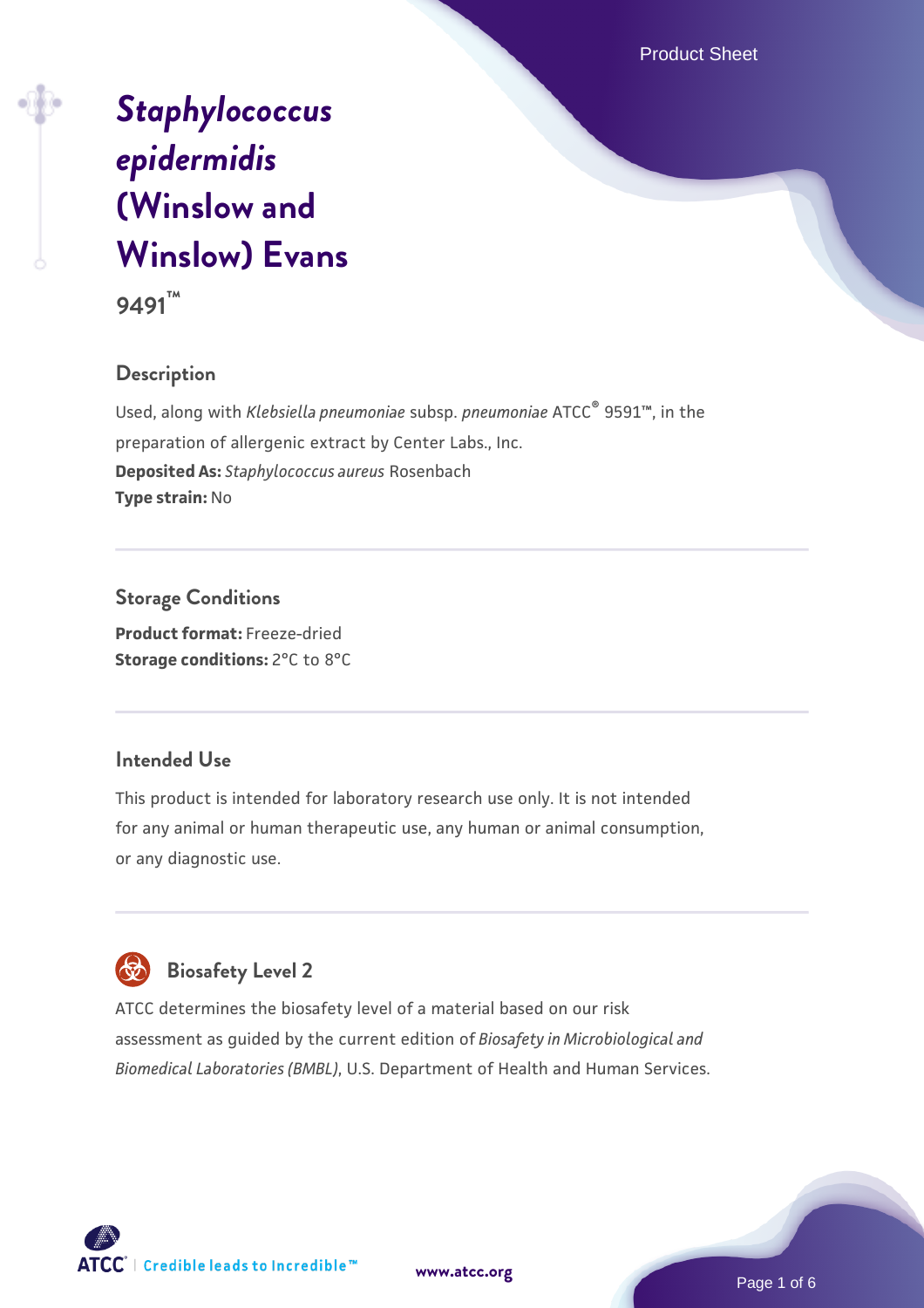# **[Staphylococcus epidermidis](https://www.atcc.org/products/9491) [\(Winslow and Winslow\) Evans](https://www.atcc.org/products/9491)** Product Sheet **9491**

It is your responsibility to understand the hazards associated with the material per your organization's policies and procedures as well as any other applicable regulations as enforced by your local or national agencies.

ATCC highly recommends that appropriate personal protective equipment is always used when handling vials. For cultures that require storage in liquid nitrogen, it is important to note that some vials may leak when submersed in liquid nitrogen and will slowly fill with liquid nitrogen. Upon thawing, the conversion of the liquid nitrogen back to its gas phase may result in the vial exploding or blowing off its cap with dangerous force creating flying debris. Unless necessary, ATCC recommends that these cultures be stored in the vapor phase of liquid nitrogen rather than submersed in liquid nitrogen.

# **Certificate of Analysis**

For batch-specific test results, refer to the applicable certificate of analysis that can be found at www.atcc.org.

#### **Growth Conditions**

**Medium:**  [ATCC Medium 3: Nutrient agar or nutrient broth](https://www.atcc.org/-/media/product-assets/documents/microbial-media-formulations/3/atcc-medium-3.pdf?rev=7510837507e64d849c62a46b5b2197a1) **Temperature:** 37°C **Atmosphere:** Aerobic

#### **Handling Procedures**

1. Open vial according to enclosed instructions.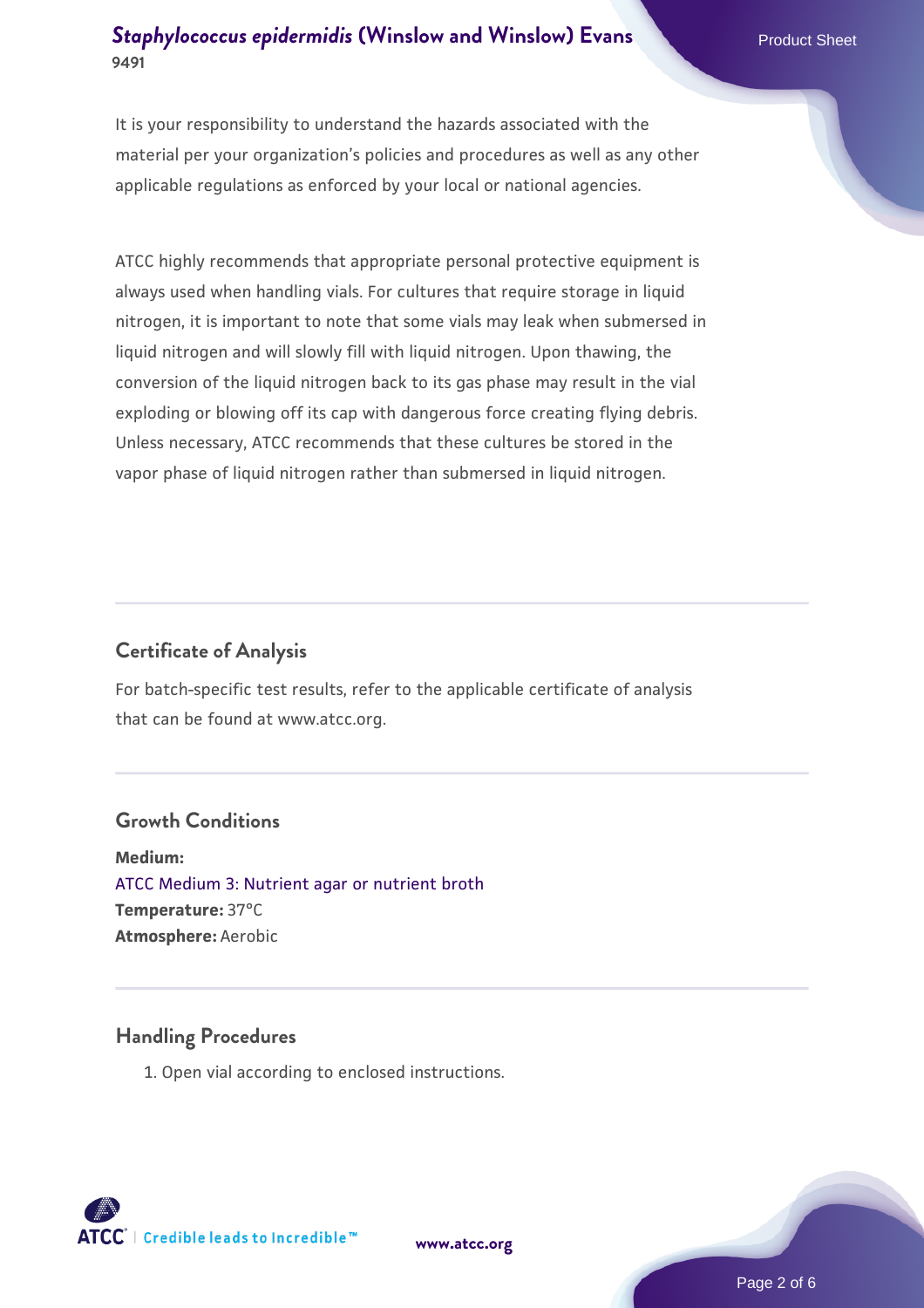# **[Staphylococcus epidermidis](https://www.atcc.org/products/9491) [\(Winslow and Winslow\) Evans](https://www.atcc.org/products/9491)** Product Sheet **9491**

- 2. From a single tube of #3 broth (5 to 6 mL), withdraw approximately 0.5 to 1.0 mL with a Pasteur or 1.0 mLpipette and use to rehydrate the entire pellet.
- 3. Aseptically transfer the rehydrated pellet back into the broth tube. Mix well.
- 4. Use several drops of this suspension to inoculate an additional broth tube, a #3 agar slant and/or a plate.
- 5. Incubate the tubes and plate at 37°C for 24 hours.

#### **Notes**

Colonies on #3 plates are entire, glistening, circular, smooth, and raised. Strain does not produce coagulase or β-lactamase

Additional information on this culture is available on the ATCC web site at www.atcc.org.

## **Material Citation**

If use of this material results in a scientific publication, please cite the material in the following manner: *Staphylococcus epidermidis* (Winslow and Winslow) Evans (ATCC 9491)

#### **References**

References and other information relating to this material are available at www.atcc.org.

#### **Warranty**

The product is provided 'AS IS' and the viability of ATCC<sup>®</sup> products is



**[www.atcc.org](http://www.atcc.org)**

Page 3 of 6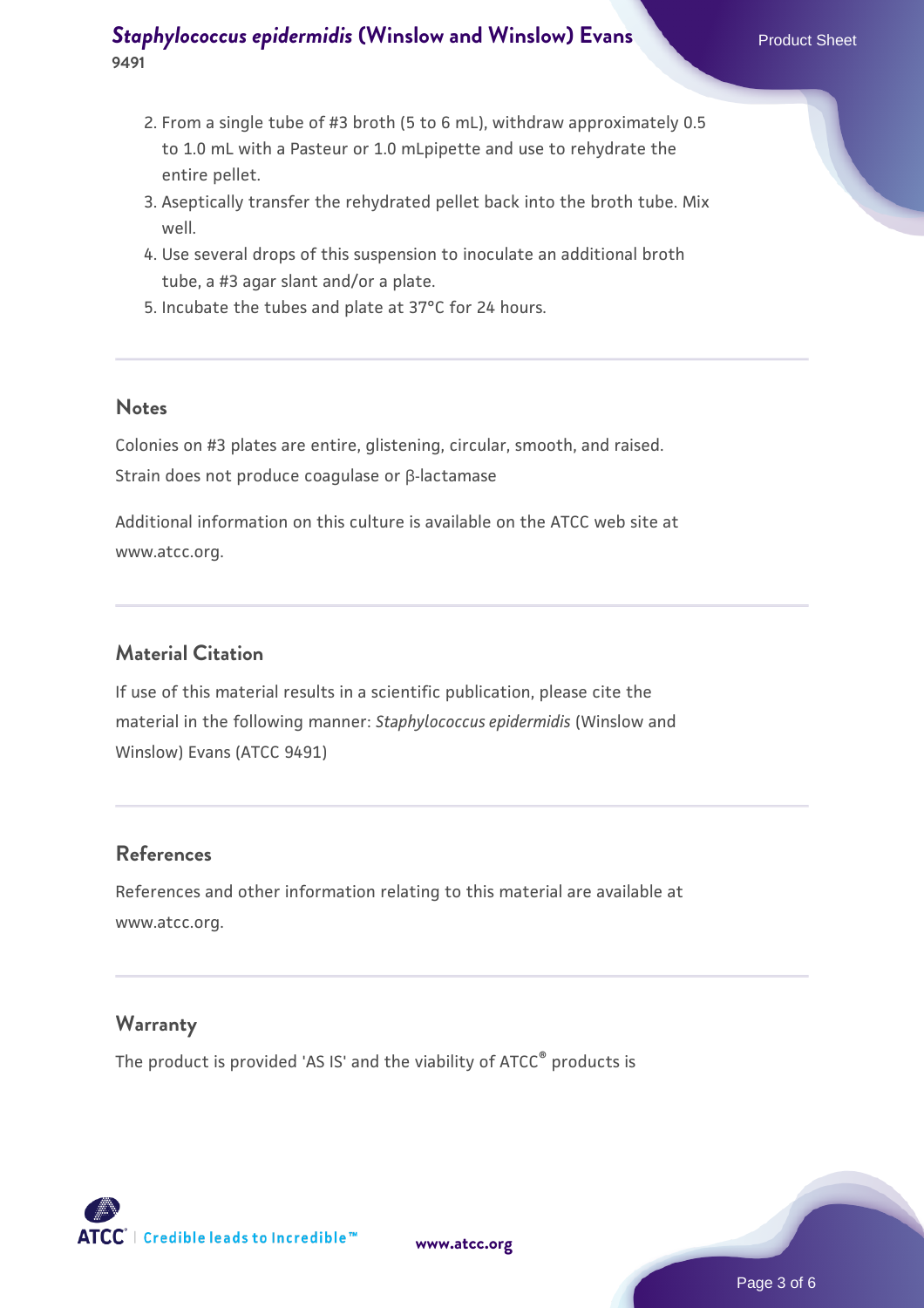# **[Staphylococcus epidermidis](https://www.atcc.org/products/9491) [\(Winslow and Winslow\) Evans](https://www.atcc.org/products/9491)** Product Sheet **9491**

warranted for 30 days from the date of shipment, provided that the customer has stored and handled the product according to the information included on the product information sheet, website, and Certificate of Analysis. For living cultures, ATCC lists the media formulation and reagents that have been found to be effective for the product. While other unspecified media and reagents may also produce satisfactory results, a change in the ATCC and/or depositor-recommended protocols may affect the recovery, growth, and/or function of the product. If an alternative medium formulation or reagent is used, the ATCC warranty for viability is no longer valid. Except as expressly set forth herein, no other warranties of any kind are provided, express or implied, including, but not limited to, any implied warranties of merchantability, fitness for a particular purpose, manufacture according to cGMP standards, typicality, safety, accuracy, and/or noninfringement.

#### **Disclaimers**

This product is intended for laboratory research use only. It is not intended for any animal or human therapeutic use, any human or animal consumption, or any diagnostic use. Any proposed commercial use is prohibited without a license from ATCC.

While ATCC uses reasonable efforts to include accurate and up-to-date information on this product sheet, ATCC makes no warranties or representations as to its accuracy. Citations from scientific literature and patents are provided for informational purposes only. ATCC does not warrant that such information has been confirmed to be accurate or complete and the customer bears the sole responsibility of confirming the accuracy and completeness of any such information.

This product is sent on the condition that the customer is responsible for and assumes all risk and responsibility in connection with the receipt, handling, storage, disposal, and use of the ATCC product including without limitation taking all appropriate safety and handling precautions to minimize health or



**[www.atcc.org](http://www.atcc.org)**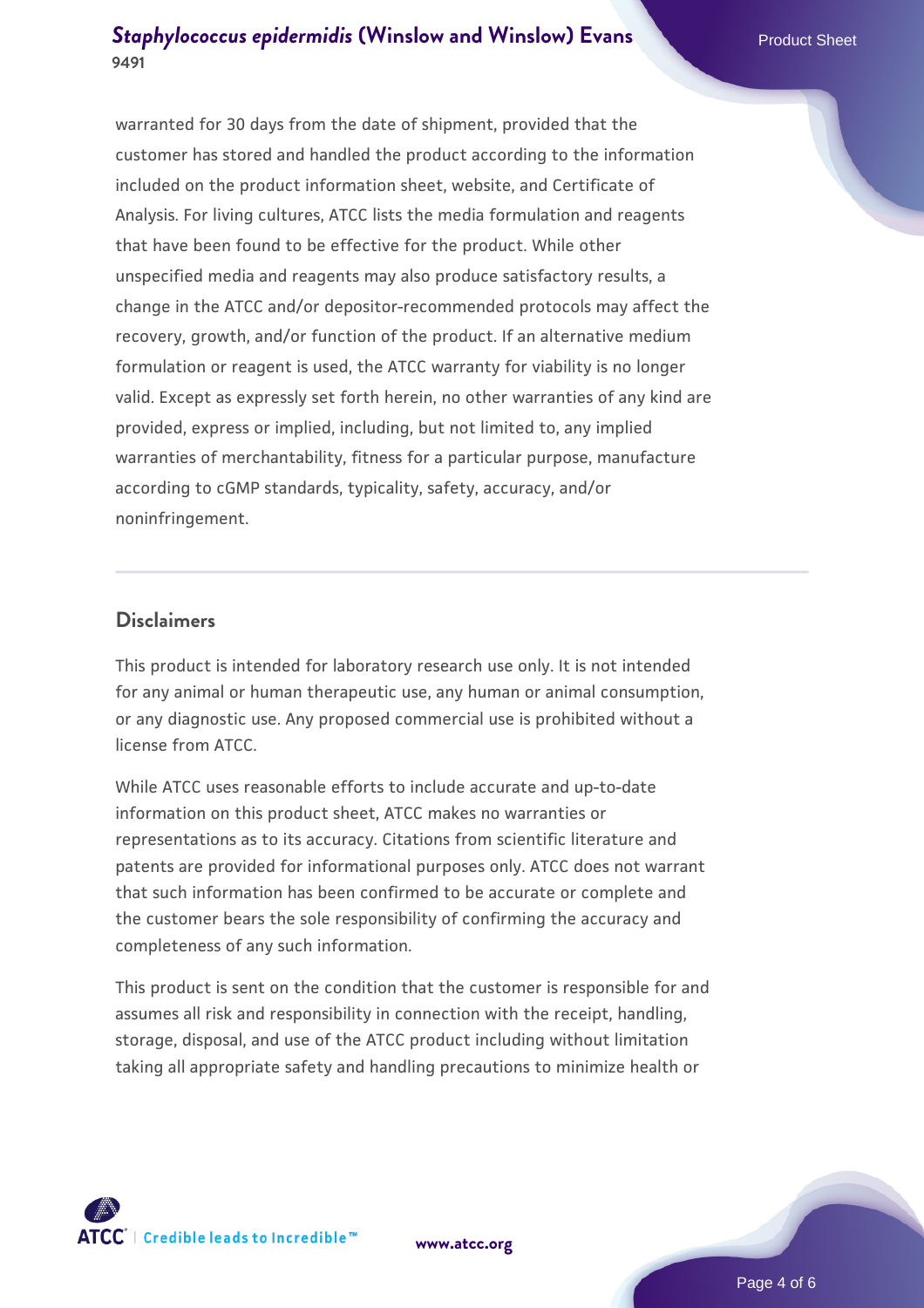environmental risk. As a condition of receiving the material, the customer agrees that any activity undertaken with the ATCC product and any progeny or modifications will be conducted in compliance with all applicable laws, regulations, and guidelines. This product is provided 'AS IS' with no representations or warranties whatsoever except as expressly set forth herein and in no event shall ATCC, its parents, subsidiaries, directors, officers, agents, employees, assigns, successors, and affiliates be liable for indirect, special, incidental, or consequential damages of any kind in connection with or arising out of the customer's use of the product. While reasonable effort is made to ensure authenticity and reliability of materials on deposit, ATCC is not liable for damages arising from the misidentification or misrepresentation of such materials.

Please see the material transfer agreement (MTA) for further details regarding the use of this product. The MTA is available at www.atcc.org.

#### **Copyright and Trademark Information**

© ATCC 2021. All rights reserved. ATCC is a registered trademark of the American Type Culture Collection.

#### **Revision**

This information on this document was last updated on 2021-05-19

# **Contact Information**

ATCC 10801 University Boulevard Manassas, VA 20110-2209 **IISA** US telephone: 800-638-6597



**[www.atcc.org](http://www.atcc.org)**